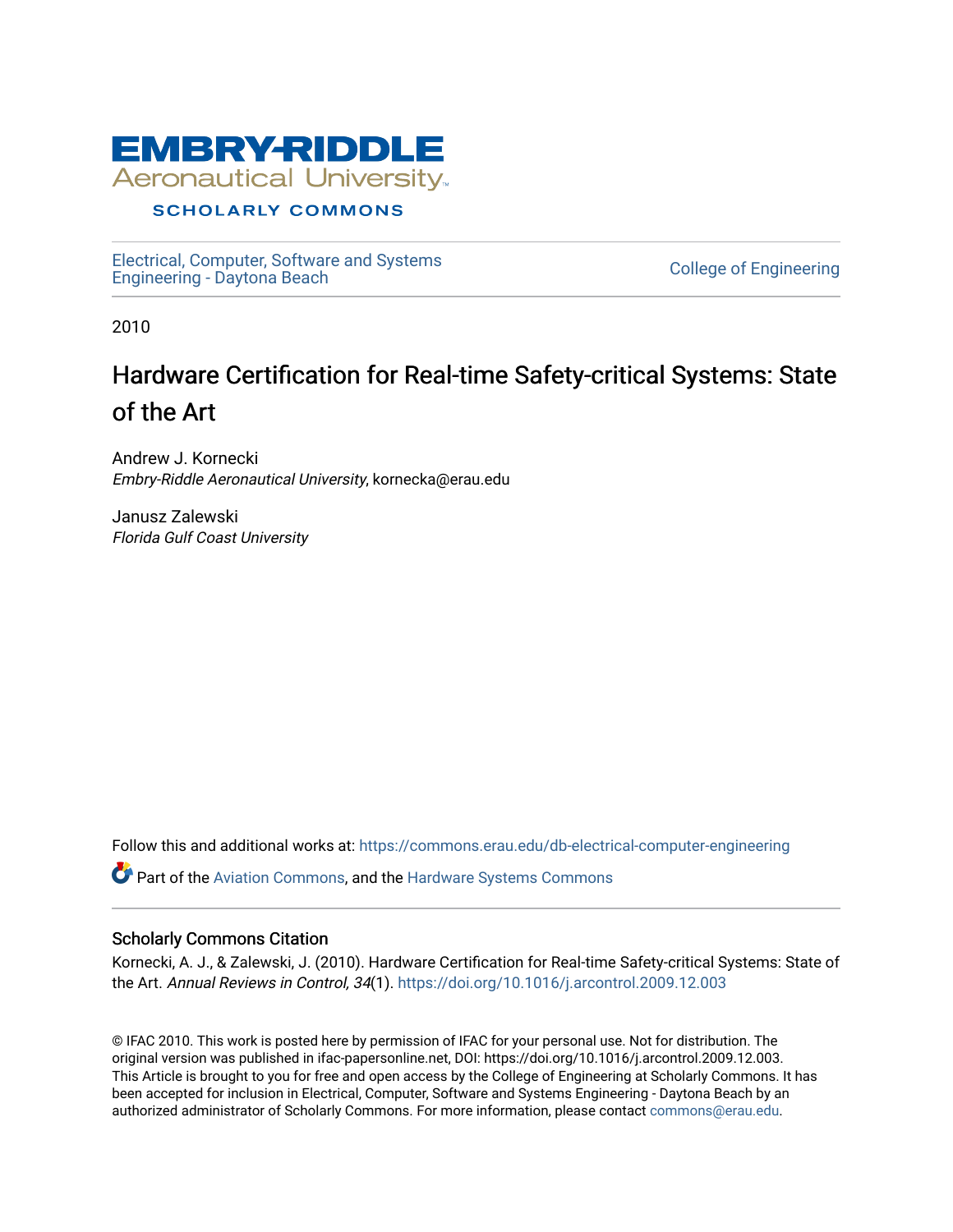Contents lists available at [ScienceDirect](http://www.sciencedirect.com/science/journal/13675788)



Annual Reviews in Control



journal homepage: www.elsevier.com/locate/arcontrol

# Hardware certification for real-time safety-critical systems: State of the art

# Andrew J. Kornecki<sup>a</sup>, Janusz Zalewski <sup>b,1,</sup>\*

<sup>a</sup> Embry-Riddle Aeronautical University, Daytona Beach, FL 32114, USA <sup>b</sup> Florida Gulf Coast University, Fort Myers, FL 33965, USA

#### ARTICLE INFO

Article history: Received 1 April 2009 Accepted 10 December 2009 Available online 14 April 2010

Keywords: Safety-critical systems Real-time systems Tool qualification Hardware certification FPGA

# ABSTRACT

This paper discusses issues related to the RTCA document DO-254 Design Assurance Guidance for Airborne Electronic Hardware and its consequences for hardware certification. In particular, problems related to circuits' compliance with DO-254 in avionics and other industries are considered. Extensive literature review of the subject is given, including current views on and experiences of chip manufacturers and EDA industry with qualification of hardware design tools, including formal approaches to hardware verification. Some results of the authors' own study on tool qualification are presented.

- 2010 Elsevier Ltd. All rights reserved.

#### 1. Introduction

In modern societies, where computing technologies are applied in nearly every aspect of everyday life, from door locks and watches, to security systems and traffic lights, to cars, trains, airplanes and space vehicles, there is a need to protect ourselves against unexpected and undesirable behaviors of computer based systems. Such need led to the introduction of computer safety standards developed by professional organizations and enforced by government regulations. These standards can be roughly divided into two categories: those relevant to hardware and those relevant to software.

The introduction of such standards started relatively early in the domain of aviation, because of the unusual vulnerability of the society facing aircraft related accidents potentially caused by computer failures, and the corresponding urgent need of developing protective measures. In this view, the U.S. government and international agencies that regulate respective industries have issued and promoted a number of standards and guidelines, related to certification and/or other aspects of software assurance, such as qualification, licensing or validation, in their specific areas of interest. Especially important is guidance related to civil aviation and airborne systems: DO-178B in the U.S. and its European counterpart EUROCAE ED-12B [\(RTCA, 1992](#page-12-0)), and DO-254 in the U.S. and its equivalent EUROCAE ED-80 ([RTCA, 2000](#page-12-0)).

In general, an exhaustive discussion of safety issues related to certification of digital hardware should include three types of technologies used in contemporary designs: microprocessors, programmable logic devices (PLDs), and hardware design languages (HDLs). A thorough discussion of safety aspects of using microprocessors in such systems has been published recently by [Mahapatra et al. \(2006–2009\).](#page-12-0) Thus in this paper, we only deal with selected aspects of certification of microprocessor-based systems.

Furthermore, although HDLs are extensively used in electronic design automation, both for microprocessors and PLDs, an extensive study on safety aspects of using HDLs and their certification is still to be written. General software aspects of certification have been covered in separate papers [\(Kornecki &](#page-11-0) [Zalewski, 2008; Kornecki & Zalewski, 2009](#page-11-0)).

Consequently, the focus of the current paper is on certification of PLDs. We discuss issues related to hardware related standard, DO-254, and respective hardware aspects of airborne systems' certification. The paper is structured as follows. The next two sections discuss issues related to circuits' compliance with DO-254 in avionics and other industries, respectively. Section [4](#page-5-0) outlines a more formal approach to certification and Section [5](#page-7-0) presents some views on and experiences with software tools qualification against DO-254. Some results of a study on tool qualification are presented in Section [6](#page-9-0), and the summary in Section [7.](#page-10-0)

#### 2. Circuits' compliance with DO-254

With the progress of micro-electronic technologies, the avionics hardware is typically custom generated using, as components, programmable logic devices. Field-Programmable Logic Arrays

Corresponding author. Tel.: +1 386 226 6888.

E-mail addresses: [kornecka@erau.edu](mailto:kornecka@erau.edu) (A.J. Kornecki), [zalewski@fgcu.edu](mailto:zalewski@fgcu.edu) (J. Zalewski).

Tel.: +1 239 590 7317.

<sup>1367-5788/\$ -</sup> see front matter @ 2010 Elsevier Ltd. All rights reserved. doi:[10.1016/j.arcontrol.2009.12.003](http://dx.doi.org/10.1016/j.arcontrol.2009.12.003)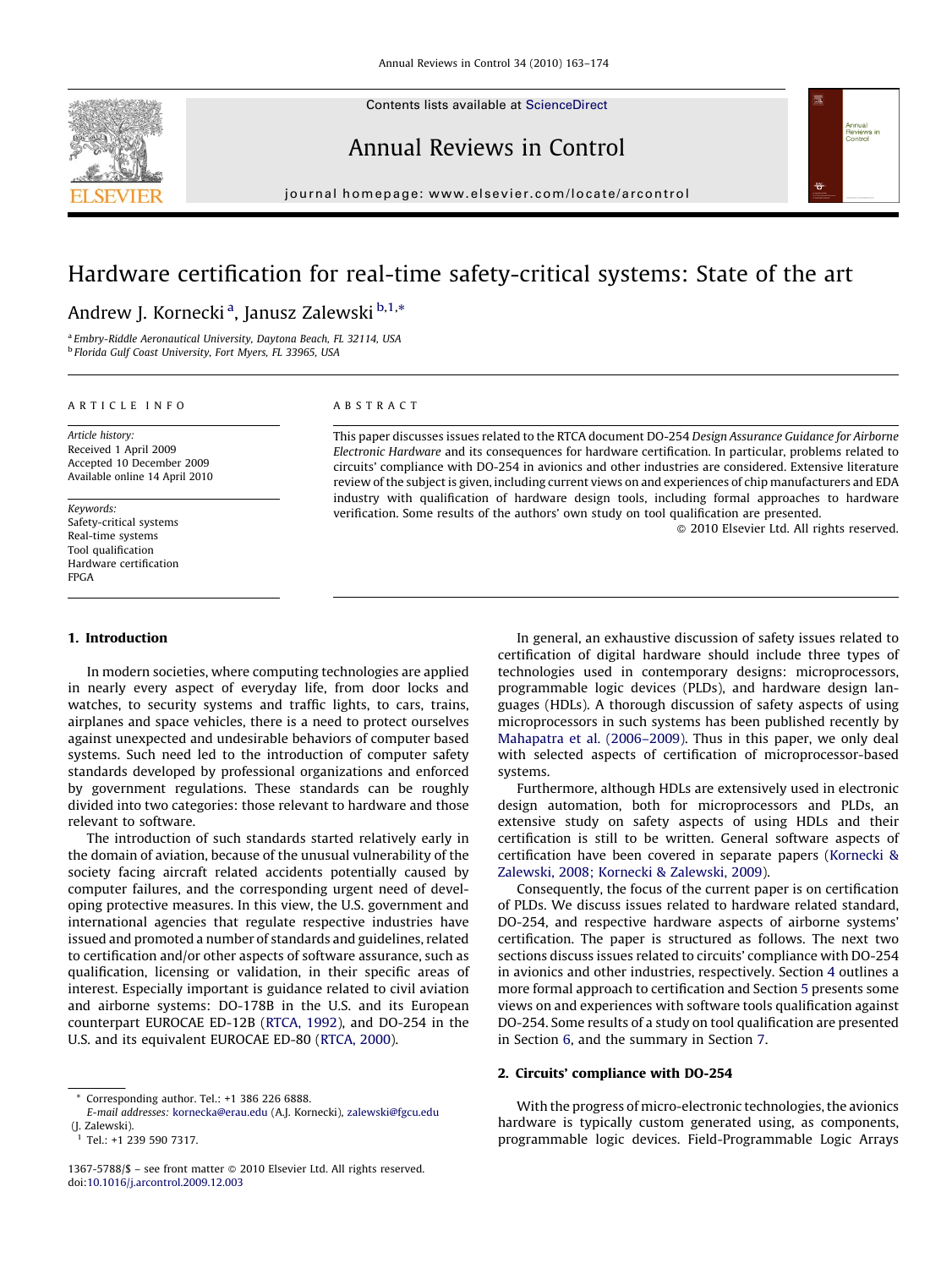(FPGA) and Application Specific Integrated Circuits (ASIC) are two leading implementation technologies. More often the devices include also components containing Intellectual Property (IP) chips with dedicated algorithms or custom made solutions resembling general purpose embedded microprocessor's functionality. All this caused an emergence of RTCA document DO-254 ([RTCA, 2000\)](#page-12-0), which deals with safety assurance for hardware used in avionics and can be applied to other safety-critical systems.

What also contributed to the origins of DO-254 is the fact that avionics companies and designers, facing the rigors of DO-178B guidance, began moving system functionality from software to hardware [\(Hilderman & Baghai, 2003](#page-11-0)). As reported by [Cole & Beeby](#page-11-0) [\(2004\),](#page-11-0) ''There are several schemes that have been used by some to take advantage of a current loophole that allows airborne software functionality to be embedded in firmware or programmable devices. This loophole affectively sidesteps the need to adhere to DO-178B as a software standard.'' Thus, a new document was introduced that forms the basis for certification of complex electronic hardware, by identifying design lifecycle process, characterizing the objectives, and offering means of complying with certification requirements. The Advisory Circular published subsequently by the [FAA \(2005\)](#page-11-0) clarifies the applicability of DO-254 to custom micro-coded components, such as ASIC, PLD, FPGA, and similar.

Our previous papers [\(Kornecki and Zalewski, 2008, 2009\)](#page-11-0) reported on some of these issues. In the section below, we are discussing some additional papers in more detail, review a number of most recent approaches to hardware certification according to DO-254, and cover other important points from the literature.

#### 2.1. General issues of DO-254 certification

[Miner et al. \(2000\)](#page-12-0) were probably the first to consider compliance with DO-254, before even the standard was officially released. In a joint project with the FAA, NASA Langley was developing a hardware design to gain understanding of the guidance document and generate an example suitable for training. A core subsystem of the Scalable Processor-Independent Design for Electromagnetic Resilience (SPIDER) was selected for this case study.

[Hilderman and Baghai \(2003\)](#page-11-0) offered an advice to manufacturers to map their existing development processes to those of DO-254. At the strategic level, the recommend approach is ''to focus on ensuring correctness at the conceptual design stage and then preserve the design integrity'' as one proceeds through the detailed design and implementation. However, each individual vendor or designer faces multiple specific design problems that must be addressed to meet the DO-254 objectives. How they proceed depends on an individual vendor and the type of problem.

[Young \(2004\)](#page-12-0) reported on the role commercial off-the-shelf (COTS) products could have in safety-critical avionics systems creation under DO-254 guidance. The APMC (Avionics Process Management Committee) has produced EIA-933 Standard for Preparing a COTS Assembly Management Plan. This document recommends how to select and manage suppliers of avionics COTS products.

In the white paper of the DO-254 Users Group, [Baghai &](#page-11-0) [Burgaud \(2004\)](#page-11-0) offered a package including the following five items designed to assist in the qualification process:

- The process documents, that help define, benchmark and improve the industrial design, verification, validation, and quality assurance processes.
- The quality assurance checklists, for reviews and audits, ensuring that each project is compliant with the defined industrial process.
- The tools for requirements' management and traceability, checking compliance of HDL code with coding standards, HDL code verification, and test suite optimization.
- The tools integration into the industrial process, supporting their qualification (interfaces, report generation for a certification audit, trainings, tools assessment, etc.).
- The DO-254 training by consulting partners.

[Cole and Beeby \(2004\)](#page-11-0) studied DO-254 compliance for graphic processors, considered as COTS components, and proposed a fourphase approach to meet DO-254 objectives:

- (1) Provision of a DO-254 COTS data pack to support the use of a given electronic part.
- (2) Provision of a DO-254 compliance statement.
- (3) Process improvement and further analysis.
- (4) Ongoing support for new parts and processes.

For a part that was already fully designed and in production (as Phase 1 above), only the following could be done for compliance:

- Review of the available component management data from chip designer and chip manufacturer.
- Analysis of the available data for completeness.
- Augmentation of the available data through further analysis and testing, in case of any existing deficiencies.
- Developing recommendations to improve the process for future parts.
- Development of the COTS data pack in a format compatible with DO-254.
- Revising the data pack with DER to ensure completeness and suitability for DO-254 submission by end customers.

Phase 2 is meant to take a closer look at the design and development processes, without changing them. Rather, it provides the foundation for improving these processes and obtaining better compliance with DO-254. Phase 3 is a step to put the recommendations of Phase 2 into practice. Finally, the role of Phase 4 is to provide the continuous process of DO-254 compliance for making any new parts that might need such compliance.

[Glazebrook \(2007\)](#page-11-0) discussed certification according to DO-254 in the British aviation industry, focusing on the 26 data items listed in the standard as the compliance suite, of which four are required for submission: (a) plan for hardware aspects of certification; (b) hardware verification plan; (c) top level drawings; and (d) hardware accomplishment summary. He made several recommendations summarized below:

- Developing robust and accurate plan early in the program before transition to the development stages of the lifecycle is essential.
- Using proofing and obsolescence robustness assessments as part of the component selection process.
- Focusing on proven techniques and approaches.
- Ensuring that robust and controlled transition criteria are implemented prior to any development.
- Ensuring that the requirements are controlled and sufficiently abstracted in the inception phase.
- Using traceability metrics from the project inception.
- Considering verification at the start of the program.
- Detecting and eliminating coding errors should be seen as part of the development activity.

[Lee \(2007\)](#page-11-0) analyzes the British aviation authority views on procurement and acceptance of military avionic systems based on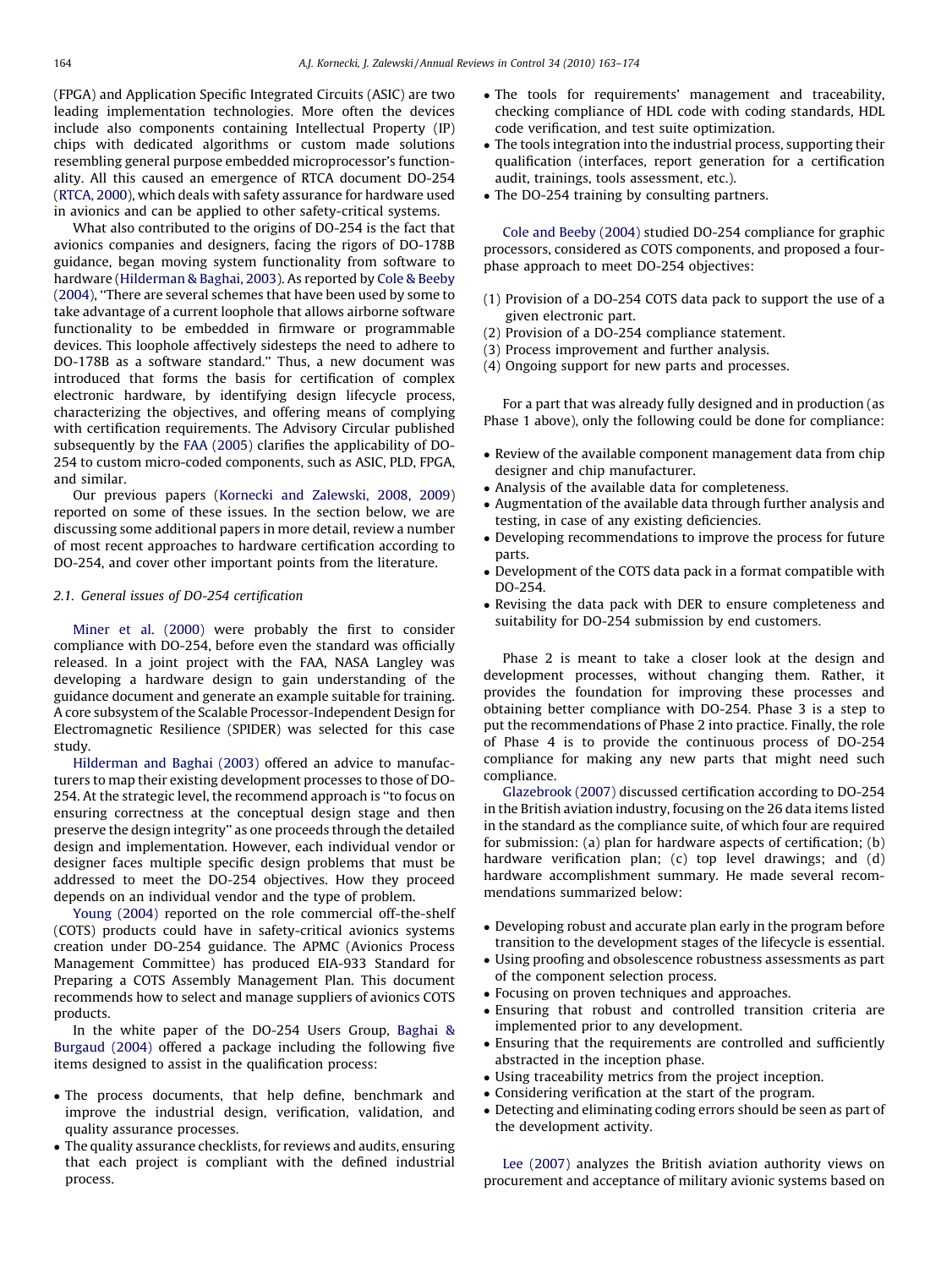the continuing technical advances in electronic system design, and in particular the capabilities of Programmable Logic Devices (PLDs). An interpretation of the DO-254 from the perspective of military systems identifies several issues in DO-254 compliant development and certification, such as:

- Inadequate level of detail in requirements.
- Inadequate formal planning and following of plans.
- Lack of independence in quality assurance and verification.
- Inadequate and non-automated traceability.
- Lack of automatic testing.

Two papers from Barco-Siles S.A. [\(Pampagnin & Menis, 2007](#page-12-0) and [Leroy & Bezamat, 2007](#page-11-0)) report on the way the company deals with increasing demands on the hardware development processes resulting from DO-254 conformance. In the former paper, the authors state that even though implementing DO-254 has necessarily a non-negligible cost, this can be considered as an investment. It obliges the supplier to analyze in detail their processes, methodologies and tools and to apply a structured development processes, with a rigorous quality assurance. It also allows the supplier to adapt defined set of internal processes to the design assurance level targeted to optimize efforts. The resulted products have a better quality and the development cycles are optimized. Verification is focused on design errors, and effort and resources are better distributed. It obliges the subcontractor to respect a structured development processes. The initial cost has to be compared with the level of quality for the subcontractor. Applying the DO-254 gives the assurance that the applicant can obtain from its subcontractor a good level of quality, good documentation, and the ability to reuse the design, if necessary.

The latter paper deals specifically with the way how Barco-Silex has applied the DO-254 guidance for designing FPGA circuits. It addresses the development cost impact on FPGA design throughout the verification level and the amount of data delivered in this process. The golden rule to provide hardware design assurance for any design entity is that the three fundamentals design phases, Specification, conception and validation, must be performed by different people in order to avoid error propagation over the lifecycle. In many cases, validation results may need to be reviewed independently to confirm proper procedures were followed and that the results confirm that the requirements have been met.

[Plastow \(2007\)](#page-12-0) considers DO-254 compliance from the perspective of space applications, and argues that: ''Hardware development follows a process that is very similar to software development. Many of the proven software techniques used in software development/verification can be used with little or no modification on hardware.'' Thus, he recommends using software techniques, such as change impact analysis and fault tree analysis to provide a way to better understand and verify a complex electronics design. As he states, such interdisciplinary approach would insure better design quality.

More recently, the British Avionics Systems Standardisation Committee issued an official guidance (as an extension of ([Lee,](#page-11-0) [2007\)](#page-11-0)) based on DO-254, aimed at the assurance of PLDs implemented on a single integrated circuit [\(ASSC, 2009\)](#page-11-0). It is interesting to note some of the assumptions that were mentioned as a rationale for issuing this document:

- There continues to be an exponential growth in the use of PLDs in all industrial sectors including military aerospace.
- PLDs have particular advantages over microprocessor-based systems in terms of processing power, I/O capacity, reduced footprint and a reduction in number of ICs on the circuit board.

- The DO-254 guidance has been given increased prominence in the civil aerospace sector by the FAA Advisory Circular ([FAA,](#page-11-0) [2005\)](#page-11-0) and is becoming a ''de facto'' standard.

#### 2.2. Response from chip manufacturers and EDA industry

Chip and board manufacturers are particularly eager to comply with DO-254, because of their concerns about the market share. So is the entire Electronic Design Automation (EDA) industry, whose design tools and processes undergo an additional scrutiny. Since compliance with DO-254 guidance is considered a technological advantage, most of the vendors began changing their development processes towards meeting the guidance objectives. Several companies announced their readiness to comply with certification requirements.

Mentor Graphics and Aldec/Actel seem to take the lead in providing compliance of their products with DO-254. While some of respective papers have been reviewed in [Kornecki and Zalewski](#page-11-0) [\(2009\),](#page-11-0) here we provide some additional insight.

[Dewey \(2008\)](#page-11-0) outlines the contents of the standard and comments on the meaning of its requirements to the vendors and suppliers, especially on added costs. He focuses on the properties of data (artifacts) generated throughout the design process and lists the six characteristics, as per DO-254:

- Non-ambiguity, i.e., having a single interpretation.
- Completeness, i.e., inclusion of all requirements along with the associated data.
- Verifiability, i.e., existence of means to determine that data are correct.
- Consistency, i.e., avoidance of conflicts among data.
- Modifiability, i.e., no need to change the structure of data.
- Traceability, i.e., ability to determine the origin of data.

Regarding the tool qualification, he states what the standard does, that:

- Tools generating code have more rigorous qualification process than tools that verify results.
- Each version of a tool has to be qualified in the context of particular projects.

[Lange & Boer \(2007\)](#page-11-0) give an overview of functional hardware verification methodologies, as a part of the design process, but with very little reference to DO-254, contrary to what the paper title claims. Their important consideration, however, is that the verification techniques that served well the designs 10–15 years ago are no longer adequate due to a tremendous increase in design complexity and integration. As a consequence, design verification has become a limiting factor in safety-critical systems, especially with respect to such factors as: complexity, concurrency and metastability. Latest verification techniques are then described that take care of such issues as state explosion, design traceability and effectiveness of coverage.

One of Mentor Graphics' techniques, called Advanced Verification Methodology (AVM), consisting of constraint random test generation, a total coverage model, design intent specification, and formal model checking, is described in [\(Keithan et al., 2008\)](#page-11-0). It has been used on a practical design of an FPGA based DMA engine at Rockwell-Collins, with the DO-254 compliant project.

The use of AVM is an important consideration for a safetycritical project, since it is based on an open source Transaction Level Modeling (TLM) class library and supports standard languages SystemVerilog and SystemC. As such, even though originated at Mentor Graphics, it is vendor neutral. Due to its open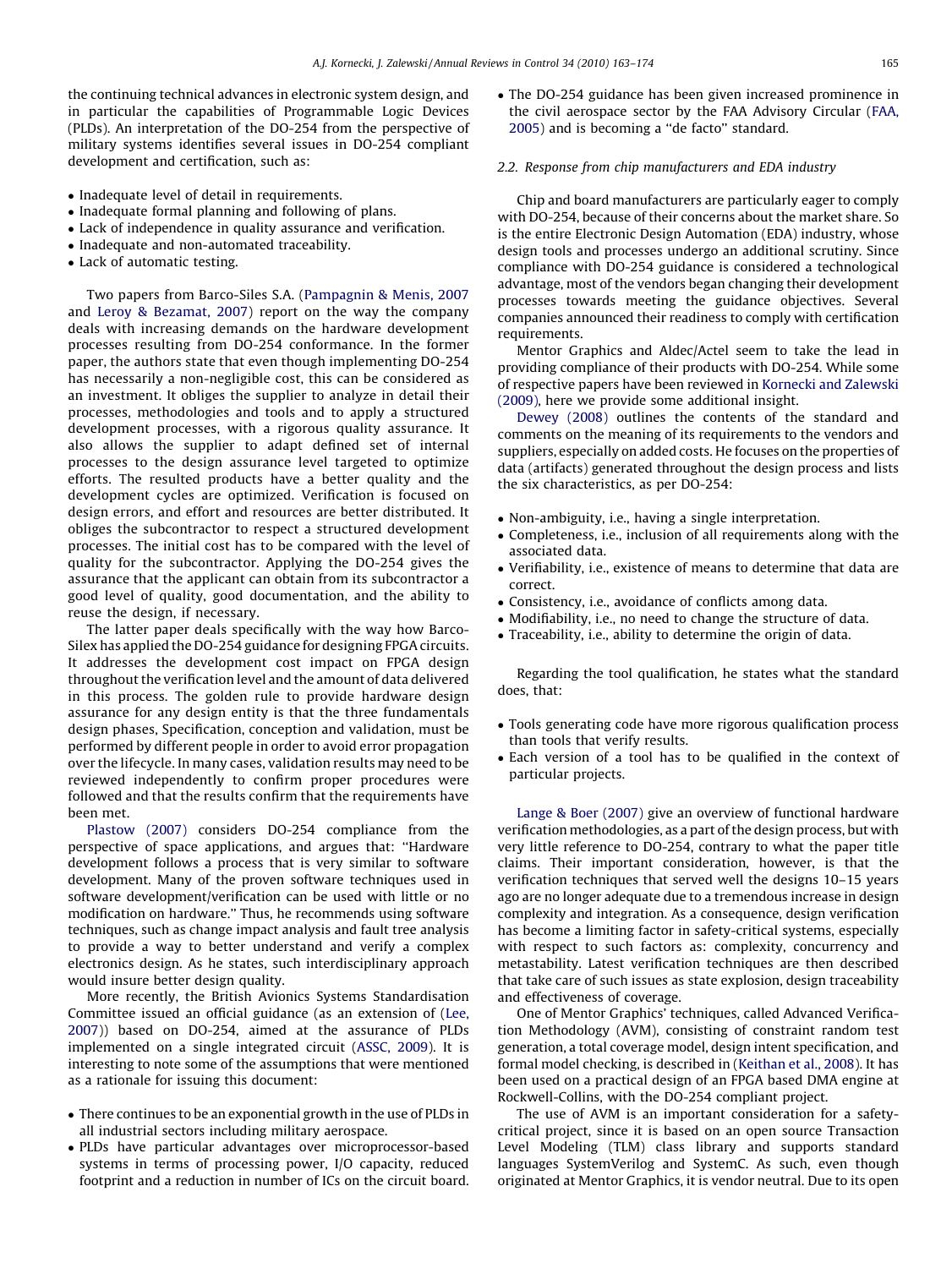source nature it allows code inspections that may be required for certification. Although the project has not been fully completed at the time of this writing, it was believed that AVM helps not only demonstrate that the requirements have been satisfied to the highest possible level (the ultimate verification goal off DO-254), but also assists in shortening design cycles. Interestingly, the requirements phase used a requirement capture tool DOORS, which has been typically applied in software development projects.

[Lee & Dewey \(2007\)](#page-11-0) shed more light on meeting DO-254 objectives in a form acceptable to the auditor known as Designated Engineering Representative (DER), by explicitly addressing its subset:

- Requirements management and tracking, with the use of such tools as Reqtify or DOORS.
- Register Transfer Level (RTL) code validation, with an automated method to measure RTL to a company standard.
- Verification process assurance, with the use of AVM.
- Producing design documentation, from requirements, to the RTL code, to the bit streams or Graphic Data System (GDS) II file format.

All this is written and outlined keeping in mind that ''DO-254 is not a burden but a set of guides that helps standardize hardware systems assurance, making flight systems safe.''

Aldec and Actel, working in alliance, published information on their efforts towards making their products DO-254 certifiable. [Sysenko and Pragasam \(2007\)](#page-12-0) outlined their process for airborne systems design assurance which relies on the verification methodology called Hardware Embedded Simulation (HES), and follows two traditional steps: RTL simulation and gate-level simulation. It is a hardware–software simulation platform driven by software that facilitates the implementation of the design in a reconfigurable hardware, such as an FPGA, and then verification of the design functions. [Zalewski \(2007\)](#page-12-0) described in more technical detail (although without any references to DO-254) what seems to be the core of such approach, with using a hardware accelerator, which is essentially a hardware board and a simulator connected via a high-speed interface with intelligent clock.

Further, [Zalewski \(2008\)](#page-12-0) elaborates on Aldec's DO-254 Compliance Tool Set (CTS), developed to address several challenges stemming from DO-254, including the following:

- Introducing inadvertent errors in functionality or timing during the FPGA design process.
- Running the design in the target FPGA device at required operational speed, and driving it with the same test cases an in the traditional HDL simulation.
- Requirements traceability ensuring complete coverage with the same set of test cases as in HDL simulation.

More information on the Aldec verification methodology is given in a White Paper [\(Aldec 2009\)](#page-11-0). Its essential component is inhardware testing, which – if applied properly – provides the following benefits:

- Same number of tests can be run in the target device as I the HDL simulator.
- Full design verification in the target device can be made before the system test.
- The verification process runs at full speed driven by vectors captured during HDL simulation.

Automatic documentation is generated and traceability is assured back to the design requirements.

It is interesting to note that Aldec FPGA chips, as being used in safety-critical applications, have undergone some significant scrutiny. The Japan Aerospace Exploration Agency (JAXA) performed thorough evaluation tests on Actel A54SX-A/RTSX-SU FPGAs used on satellites [\(Sakaide et al., 2005](#page-12-0)). In particular, the operational life tests, the temperature cycling tests, and the radiation tests were performed to collect the reliability data and assess the risk of using these products on the flight units. However, the results were meant to be applicable only to this particular project and no reference to DO-254 was made.

[Lundquist \(2007\)](#page-11-0) in his thesis looked in more details at the problems that arise when trying to certify system-on-chip solutions with DO-254 compliance. Used as an example of an embedded FPGA, the Actel Fusion FPGA chip with integrated analog and digital functionality is tested according to the verification guidance. The thesis shows that a certification procedure for a standard non-embedded FPGA based safetycritical system is possible. As the author states, if similar solutions could be used in the aviation industry it would mean using fewer systems that could do more, thereby among other things reducing system complexity and development costs. However, the question of how these embedded chips could pass certification to be used in safety-critical systems remains unanswered in this thesis.

Vendors and manufacturers continue their efforts to, first, understand the need for DO-254 compliance, and then meet the standard's requirements. Recently, [Reeve & Lange \(2008\)](#page-12-0) published a white paper discussing concerns of creating and executing the DO-254 compliant design project. Among the potential pitfalls that need to be addressed they list the following:

- Do not think that you can ''get around'' DO-254.
- Do not attempt to generate DO-254 documents after the fact.
- Engage in a DO-254 program with proper preparation.
- Be prepared that requirements traceability is a reactive process.
- Consider reusing current designs.
- Understand that tool qualification is difficult.

Altera in a White Paper on DO-254 support for FPGA design process ([Altera Corporation, 2008\)](#page-11-0) focuses on the cost risks and assuring proper partnerships to mitigate costs. Prospective partner roles in certification are listed as: providing verification tools, education and process support, involving independent IP suppliers, and obtaining certification services.

In another recent paper from Altera, [Kenny \(2008\)](#page-11-0) states that ''DO-254 compliance requires an ecosystem of partners that offers a range of DO-254 certifiable solutions.'' Further, the paper discusses the intricacies of DO-254 and emphasizes importance of dealing with several components of this ecosystem, such as:

- Planning and educational support.
- Verification methods and tools qualification.
- Certification services.
- Programmable logic and IP suppliers.

Xilinx in their White Paper ([Le Mauff & Elliott, 2009\)](#page-11-0) gives an interesting interpretation of DO-254, stating that ''for FPGA design certification, the user has to demonstrate design assurance of both the design and the design process.'' Additionally, two specific aspects are mentioned to achieve design reliability: device-specific issues, which are the domain of the device vendor, and design specific issues, being controlled by the used. The latter can be addressed by the following fault mitigation schemes, depending on the Design Assurance Level (DAL):

- Triple-PFGA redundancy with external voting circuits.
- Dual-FGPA redundancy.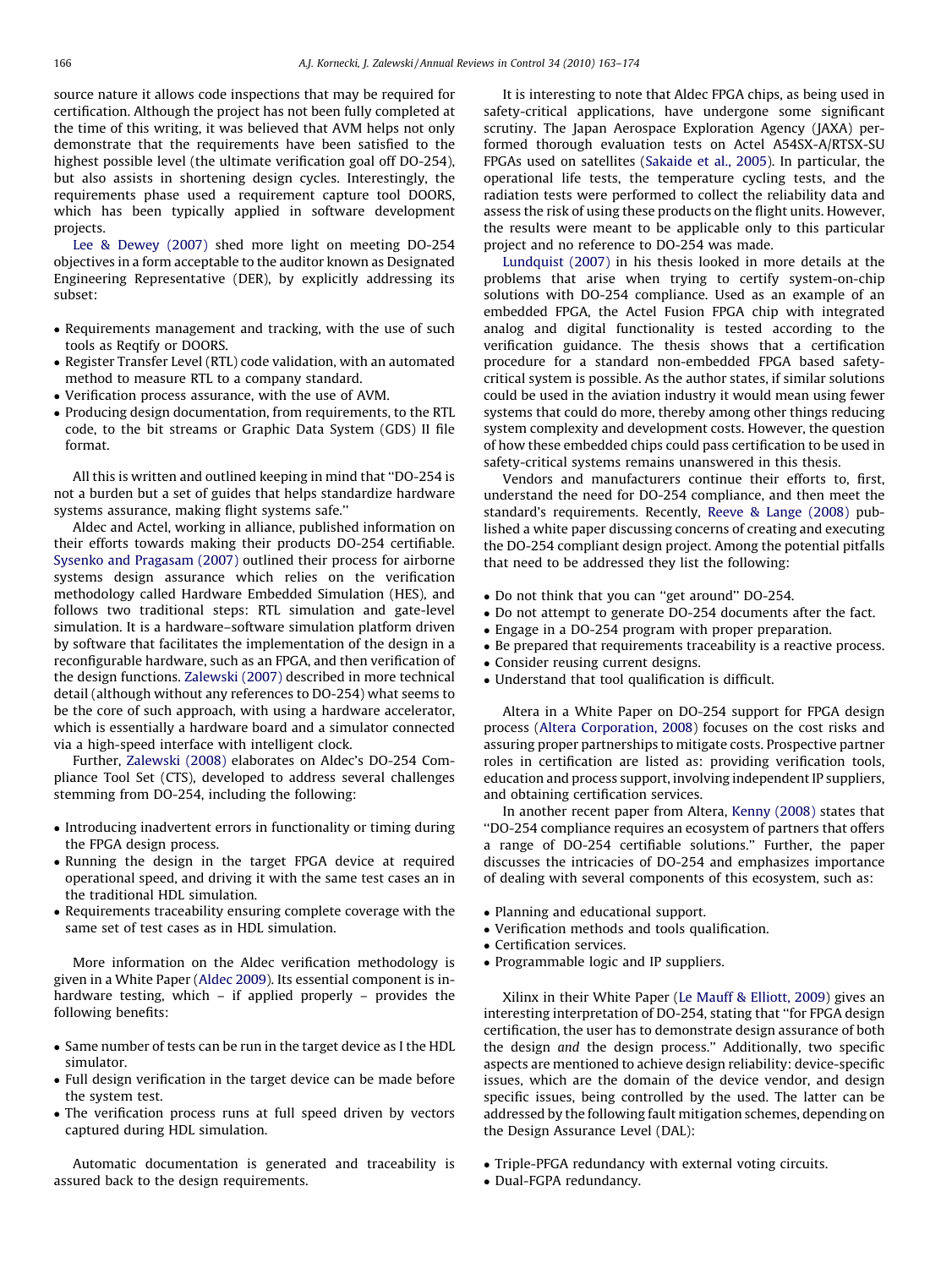- <span id="page-5-0"></span>- Triple-modular redundancy (TMR) with voting circuits implemented in the FPGA.
- Circuit redundancy with arbitration inside a single FPGA.
- Bitstream scrubbing with error correction.
- Periodic FPGA reconfiguration.

#### 3. Other types of circuits and industries

Complex electronic hardware, such as PLDs, FPGAs and ASICs, are the critical components to be assessed against DO-254, which has been recognized for safety-critical systems even before the emergence of this standard ([Hilton & Hall, 2000; Civera et al.,](#page-11-0) [2002\)](#page-11-0). However, there are still other circuits used in safety-critical applications that may also require assessment and certification. They are discussed briefly in this section, along with the industries that require such assessments.

Although the [FAA \(2005\)](#page-11-0) states in its advisory circular that there is no intention for commercial off-the-shelf processors to comply with DO-254, Section 11.2 of DO-254 addresses the use of such components in safety-critical avionics systems. In this view, [Fulton \(2006\)](#page-11-0) discusses the use of COTS graphical processors in primary or secondary flight displays, which are safety-critical. The following requirements of DO-254 seem to be in place: manufacturer's track record, quality control procedures, service experience, and component's qualification with respect to reliability. With this in mind, a data package has been produced and the paper provides information how eleven specific criteria have been met for graphical processors.

[Cole and Beeby \(2004\)](#page-11-0) present the entire DO-254 process for a graphical processor, while two other papers ([Knaus, 2004;](#page-11-0) [Quantum3D, 2007](#page-11-0)) discuss the role of certification in graphical systems using OpenGL standard. Very recently, [Snyder \(2008\)](#page-12-0) outlines the entire idea of diverging from DO-254 by standardizing software-based graphical processor units (GPU). He states, referring to DO-254 scrutiny, that ''This level of design assurance is never available for a commercial GPU chip comprising millions of gates.'' In contrast, software-based GPU can be developed according to a strict subset of a software standard, such as OpenGL, and ''can undergo standard design assurance using the DO-178B software guidelines.''

Several other electronic devices used in safety-critical systems may have to be considered for certification. For example, [Forsberg](#page-11-0) [& Karlsson \(2006\)](#page-11-0) discuss the COTS CPU selection for safety-critical applications, and [Salewski and Taylor \(2007\)](#page-12-0) compare fault handling in FPGAs and microcontrollers for such application. General certification criteria for databuses are discussed by [Rierson](#page-12-0) [and Lewis \(2003\)](#page-12-0), and certification issues for one specific databus, AFDX, by [Kornecki \(2008\)](#page-11-0).

Other industries made respective attempts as well, dated back as far as 1994 [\(Hughes & Musgrave, 1994\)](#page-11-0) for automotive industries and the use of FPGAs. More recently, papers appeared discussing certification of electronic equipment for a gas burner (Gonç[alves et al., 2002](#page-11-0)), micro-electro-mechanical systems, MEMS ([White & Rios, 2002\)](#page-12-0), and a radio altimeter ([Hairion et al., 2007\)](#page-11-0). [Lundteigen and Rausand \(2006\)](#page-12-0) made one of a few attempts to look at hardware assessment for safety-critical systems from the perspective different than that of DO-254, by applying the IEC 61508 and 61511 standards.

There have always been tendencies to bring together programming languages and silicon, including implementations of a language in silicon ([Schoeberl, 2004, 2008](#page-12-0)) but also using a programming language to design silicon and generate code for programmable logic devices ([Hilton & Hall, 2004\)](#page-11-0). As one author states it, ''Software consists of bits downloaded into a prefabricated hardware device. Traditional microprocessor software bits represent sequential instructions to be executed by a programmable microprocessor. In contrast, field-programmable gate array software bits represent a circuit to be mapped onto an FPGAs configurable logic fabric'' ([Vahid, 2007\)](#page-12-0). Thus, it seems like the "bits" loaded into the microprocessor's memory is as much software as the ''bits'' loaded into an FPGA.

Finally, there is a vast amount of standards across various industries that deal with software certification, but not much with hardware, with one exception. The international standard [IEC](#page-11-0) [60601-1-4 \(2000\)](#page-11-0), on Programmable Electrical Medical Systems, states explicitly that it ''goes beyond traditional testing and assessment of the finished medical electrical equipment and includes requirements for the processes by which medical electrical equipment is developed.'' This is an important step in the discussion on product versus process certification, since the standards further states: ''Testing of the finished product is not, by itself, adequate to address the safety of complex medical electrical equipment.''

The IEC standard takes as its basis the concepts of risk management and a development life cycle, on which it builds the procedures for design assurance. In particular, the guidance addresses requirements specification, architecture, detailed design and implementation, modification, and verification and validation. What seems to be a significant shortcoming is that the document redefines all basic concepts related to safety and system development, making no reference to any of the computing or engineering glossaries, where these terms have been previously defined. This fact makes the document look not very much related to other existing standardization documents, even though the definitions might be compatible with those previously formulated in other standards.

#### 4. Formal approaches to H/W verification

A thorough review of literature for the last decade, or so, reveals a number of attempts to formalize reasoning about hardware. Only a handful of selected papers are analyzed below. An interested reader can find further references in two book collections on the subject [\(Hu](#page-11-0) [& Martin, 2004; Bernardo & Cimatti, 2006](#page-11-0)). For a practical implementation, one can look at a recent paper focusing on verifying an IEEE-754 floating-point exponential function [\(Akbarpour et al.,](#page-11-0) [2009](#page-11-0)). For the purpose of this discussion, we follow the definition of a formal method as given by the NASA Langley Formal Methods Group ([NASA Lagley Formal Methods Group, 2008\)](#page-12-0) :

''Formal Methods'' refers to mathematically rigorous techniques and tools for the specification, design and verification of software and hardware systems. The phrase ''mathematically rigorous'' means that the specifications used in formal methods are well-formed statements in a mathematical logic and that the formal verifications are rigorous deductions in that logic (i.e., each step follows from a rule of inference and hence can be checked by a mechanical process.)

#### 4.1. Historical perspective

In some of the earlier papers, [Hoskote et al. \(1997\)](#page-11-0) addressed the problem of verifying the correctness of gate-level implementations of large synchronous sequential circuits with respect to their higher-level specifications in HDL. The verification strategy is to verify containment of the finite state machine (FSM) represented by the HDL description in the gate-level FSM by computing pairs of compatible states. Their formulation of the verification problem dissociates the verification process from the specification of initial states, whose encoding may be unknown or obscured during optimization and also enables verification of reset circuitry. Consequently, verification of circuits with large and diverse I/O sets, which was previously intractable due to lack of a single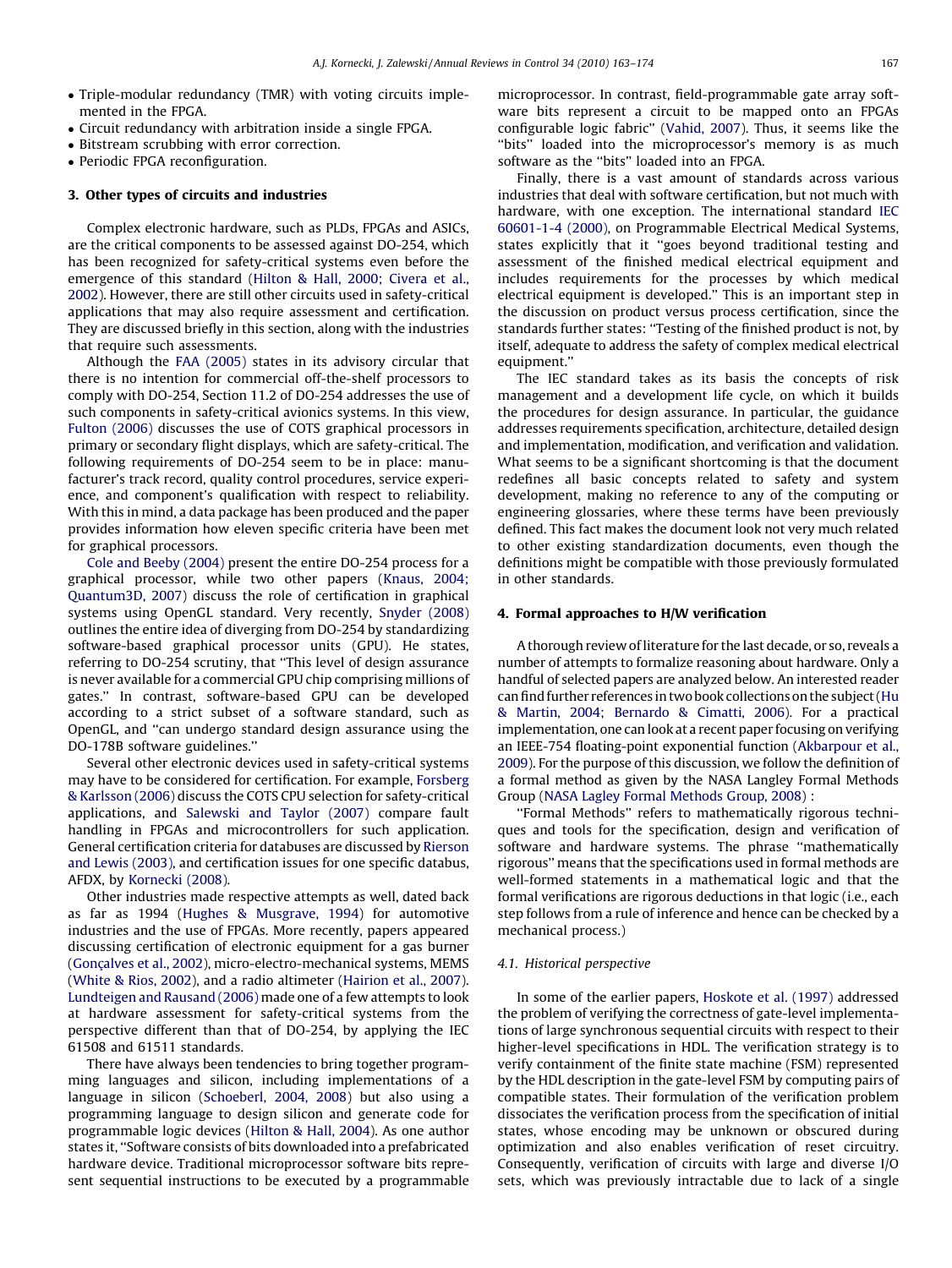effective variable order for the binary decision diagrams is now feasible.

In another older paper [Kern and Greenstreet \(1999\)](#page-11-0) point out to two main aspects of the application of formal methods in a hardware design process: (a) the formal framework used to specify desired properties of a design, and (b) the verification techniques and tools used to reason about the relationship between a specification and a corresponding implementation. They survey a variety of frameworks and techniques proposed in the literature and applied to actual designs. The specification frameworks include temporal logics, predicate logic, abstraction and refinement, as well as regular languages. The verification techniques presented include model checking, automata-theoretic techniques, automated theorem proving, and approaches that integrate the above methods. They present a selection of case studies where formal methods were applied to industrial-scale designs, such as microprocessors, floating-point hardware, protocols, memory subsystems, and communications hardware.

[O'Leary, Zhao, Gerth, & Seger \(1999\)](#page-12-0) gave an account of a practical exercise of formally verifying Intel processors. They have reported on there principal lessons having been learned. First, they claim that it has been feasible and practical to formally verify gate-level descriptions of floating-point hardware in the timeframe of a major processor design project. Secondly, they confirmed that verifying floating-point hardware against IEEE-level specification required significant effort and investment in terms of two full-time formal verification experts over five quarters and a third full-time expert added in the final quarter. Finally, they report that devising and executing floating-point formal verification strategies required very specialized expertise in floating-point architecture and algorithms.

[Bunker, Gopalakrishnan, & McKee \(2004\)](#page-11-0) reviewed one aspect of almost every hardware design, that is, protocol compliance verification. The paper presents a survey of candidate modeling languages for protocol verification, focusing on languages originally intended for hardware and software design and verification activities. The comparison is framed by first constructing taxonomy of these languages, and then by discussing the applicability of each approach to the compliance verification problem. Each discussion includes a summary of the development of the language, an evaluation of the language's utility for the problem domain, and examples of how the language might be used to specify hardware protocols.

Only relatively recently authors of papers on formal methods began considering tools supporting these approaches. A handful of related papers are discussed below.

[Turner & He \(2001\)](#page-12-0) investigate specification, verification and test generation for synchronous and asynchronous circuits. Their approach is called Digital Logic In LOTOS (the ISO language of temporal ordering specification), or DLIL for short. They defined relations for strong conformance to verify a design specification against a high-level specification, and developed tools for automated testing and verification of conformance between an implementation and its specification.

[Aljer & Devienne \(2004\)](#page-11-0) consider the use of a formal specification language as the foundation of real validation process. They propose architecture based upon stepwise refinement of a formal model to achieve controllable implementation. Partitioning, fault tolerance, and system management are seen as particular cases of refinement in order to conceptualize systems correct by proven construction. The basic principles of system methodologies are presented and the methodology based on the refinement paradigm is described. In order to prove this approach, the B-HDL tool based on a combination of VHDL and B method formal language has been developed.

[Nehme & Lundqvist \(2003\)](#page-12-0) describe a framework consisting of both software tools for application verification and hardware

platforms for execution and real-time monitoring. The tool translates safety-critical VHDL code into a formal representation in a form of FSM model. Different formal techniques can then be applied on this representation in order to verify properties such as liveness and deadlock and to validate that the timing constraints of the original system hold. Three aspects of the tool implementation are discussed: transformation of source code into an intermediate representation, verification of real-time properties, and some toolrelated implementation issues.

[Dajani-Brown et al. \(2004\)](#page-11-0) focus on the use of SCADE (Safety-Critical Application Development Environment) and its formal verification component, the Design Verifier, to assess the design correctness of a sensor voter algorithm used for management of three redundant sensors. The algorithm, captured as a Simulink diagram, takes input from three sensors and computes an output signal and a hardware flag indicating correctness of the output. Since synthesis of a correct environment for analysis of the voter's normal and off-normal behavior is a key factor when applying formal verification tools, this paper is focused on: (1) the different approaches used for modeling the voter's environment; (2) the strengths and shortcomings of such approaches when applied to the discussed problem.

Hilton in his thesis ([2004\)](#page-11-0) proposes a process for developing a system incorporating both software and PLD, suitable for safetycritical systems of the highest levels of integrity. This process incorporates the use of Synchronous Receptive Process Theory as a semantic basis for specifying and proving properties of programs executing on PLD, and extends the use of SPARK Ada to cover the interface between software and programmable logic. The author claims that the demonstrated methods are not only feasible but also scale up to realistic system sizes, allowing development of such safety-critical software–hardware systems to the levels required by current safety standards.

#### 4.2. Impact of DO-254 guidelines

[Karlsson and Forsberg \(2005\)](#page-11-0) discuss the additional design assurance strategies stated in DO-254, appendix B - ''Design assurance considerations for level A and level B functions.'' In particular, the use of formal specification languages such as the property specification language (PSL) in combination with dynamic (simulation) and static (formal) verification methods for programmed logic devices are addressed. Using these methods, a design assurance strategy for complex programmable airborne electronics compliant with the guidelines of DO-254 is suggested. The proposed strategy is a semi-formal solution, a hybrid of static and dynamic assertion based verification. The functional specification can be used for both documentation of requirements and verification of the design's compliance. It is possible to tightly connect documents and reviews to present a complete and consistent design/verification flow.

In a more current paper ([Karlsson & Forsberg, 2008\)](#page-11-0), the same authors make an attempt to take a unifying approach to various functional verification strategies. Recognizing that the most difficult part of using effectively formal methods tools is writing the formal properties and constraining the verification effort, they propose a careful planning and validation process based on the use of UML, which use allows for graphical visualization of the design intent. They propose assigning suitable verification strategies to the individual functional blocks in UML (such as a test plan, for example), and then break them down into functional trees that give more detailed understanding of the individual functions. They combine this concept with their own approach to meet certification requirements, called Overlapped Layered Modular Methodology (OLMM), involving the use of assertions for formal verification and simulation-based verification.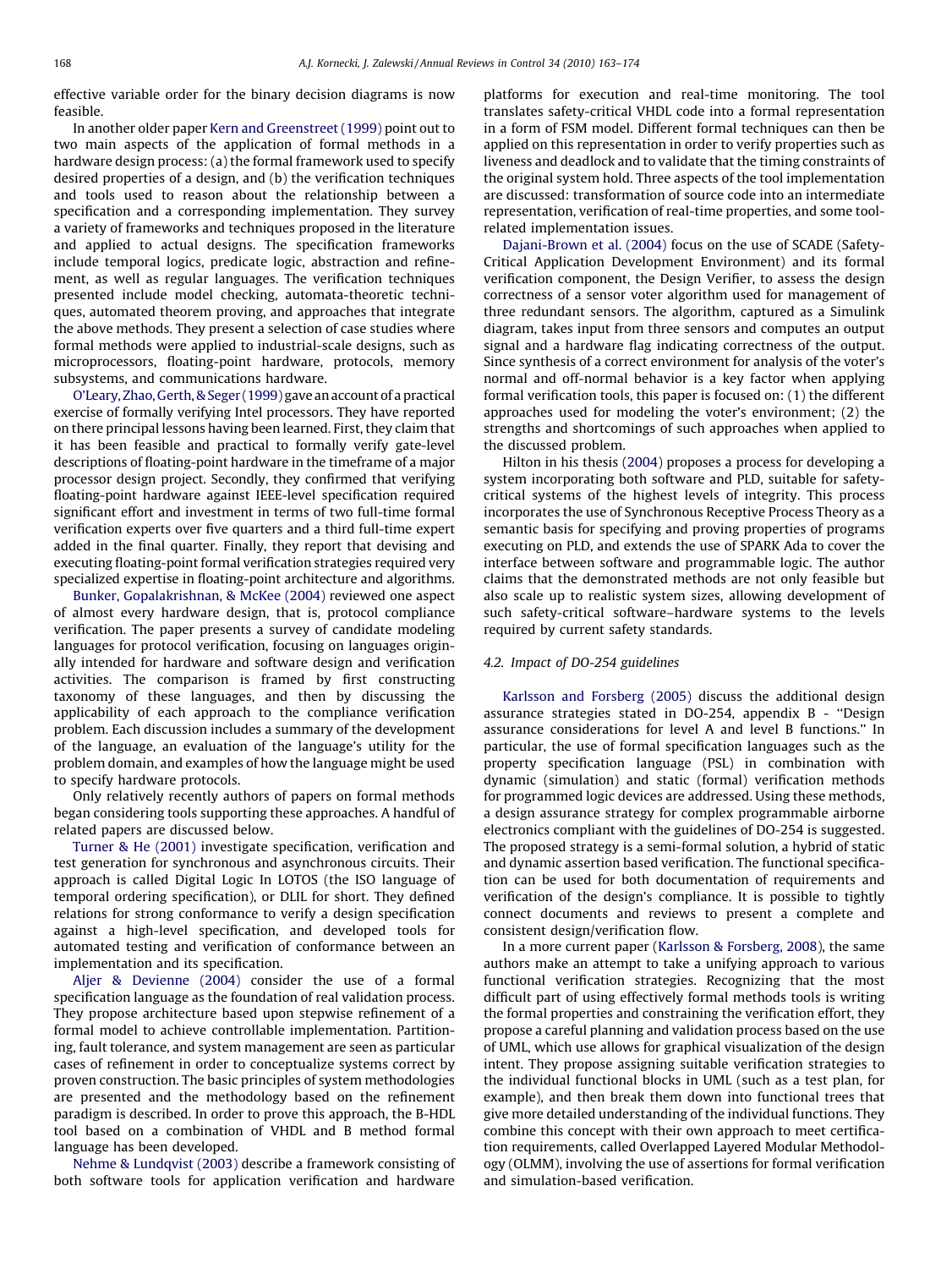<span id="page-7-0"></span>More recently, EDA vendors started recognizing the importance of formal design verifications, and respective publications began to appear at various venues. One such example, advocating using more formal approaches for DO-254 compliance, is presented by Synopsys ([Marriott& Stone, 2009\)](#page-12-0). They include and discuss several interesting observations, how DO-254 is relevant to design verification from their perspective. One of their thoughts is to look at ''micro-coded digital hardware'' (in the language of DO-254) from the analog and mixed-signal perspective, since ''ultimately, all designs are essentially analog implementations in physical transistors''. Therefore, ''it is important that equivalent representations of circuit blocks yield the same functional results regardless of their level of abstraction.''

From the point of view of formal approaches, Marriot and Stone claim that due to the complexity of all contemporary functional designs, using a direct test approach is impractical, therefore a constraint verification approach should be used. The best way to implement such approach is via inserting assertions in the design and running many tests with different random seeds. Furthermore, since for larger designs some assertions may become difficult to prove, and DO-254 requires demonstrating that gate-level netlists are equivalent to the RTL implementation, a formal approach called equivalence checking can be applied. This can be done either with static verification or through functional comparison of the design against a reference view (such as RTL view).

[Foster et al. \(2009\)](#page-11-0) give an interesting overview of the prospective use of formal methods in DO-254 related programs. After explaining the principal features and discussing the value of formal methods, they present a list of essential items, called formal data checklist, which should be present for an effective use of a formal method, including:

- Description of the formal methods approach.
- Formal statement of requirements (properties).
- Formal model (VHDL or any other design code).
- Proofs, results, traceability.
- Tools and assessment documentation.
- Counter-examples, new tests and properties in subsequent iterations.
- Formal methods results at the conclusion.

Discussing further the primary uses of formal methods, where to use them and where not, as well as outlining the common misconceptions and objections to formal methods, the paper presents recommendations on formal methods application:

- Allow applicants to use formal methods on DO-254 projects.
- Avoid tools that encourage a user to guide the tool towards proof. - Before running model checking (for credit), clarify the applicability of formal methods to specific properties.
- During model checking tool usage apply precautions (rerunning it after design changes, choosing as few constraints as possible, and choosing the ''starting state'')
- During certification, use the formal verification checklist (presented above in this paper).

With the emergence of the FAA endorsed DO-254 document, more papers began to appear that discuss not only also compliance with the DO-254 standard but also tool support for formal approaches. This is where some discussions of product or process certification and tool qualification begin to take place. Related papers are discussed in more detail in the next section.

#### 5. Tool qualification against DO-254

The increasing complexity of electronics hardware requires the use of automatic software tools. The DO-254 document includes a



Fig. 1. Principle of the tool qualification process [\(RTCA, 2000](#page-12-0)).

section on tool qualification. Tool qualification is the process necessary to obtain certification credit for use of a tool within the context of a specific airborne system. The document distinguishes between design tools, which can introduce errors into the product, and verification tools, which do not introduce errors into the product but may fail detecting errors in the product. The DO-254 tool assessment and qualification process is shown in Fig. 1.

Several vendors recently began dealing with tool qualification. [Aldec \(2007\)](#page-11-0) used a sample design of a counter, with the following features: one clock domain, asynchronous reset, clock enable port, counting direction port (up/down), synchronous initial value reload ability, 64 bits output data. The system contained two boards connected through Daughter Board (DB) connectors. First of them – the main board – was Aldec HES board (HES3X3000EX) connected to the PCI bus. This board generated stimuli for Design Under Test (DUT) and collected results from DUT. The second board was a user DB with DUT.

Three independent stages of the verification process include: simulation, verification, and comparison. During simulation, using Active-HDL simulator, stimuli and results are captured in waveform on specified edge of user clock. The clock line of DUT is not stored in waveform file. It is generated on HES main board during verification in order to assure constant frequency. The PrototypeVerificationTool (PVT) program is used for hardware verification, which sends test vectors to DUT and retrieves response data from DUT. The two tasks: writing stimuli to SinFIFO and reading results from RoutFIFO are the basis for the verification process. Results from RoutFIFO are written to a raw binary file, and then transformed to a waveform. At the comparison stage, using Aldec waveform viewer, the waveform captured during simulation is compared with waveform from hardware verification. No differences indicate that verification has finished successfully.

For the tool qualification, Aldec advocates in their process named Compliance Tool Set (CTS, [Aldec 2008](#page-11-0)) applying only the first three steps from Fig. 1. In step 1, ''Identification of the Tool'', caution is suggested, in case the tool version changes, all relevant activities should be repeated (for example, HDL simulations rerun). For step 2, ''Identification of the Process the Tool Support'', emphasis is placed on the need to include information about the outputs produced by each tool. In step 3, answering the question ''Is the Tool Output Independently Assessed'', the following the following methods of independently assessing the simulation tool outputs are listed:

• Manual review (for smaller projects), comparing the expected results with those actually produced by the simulator.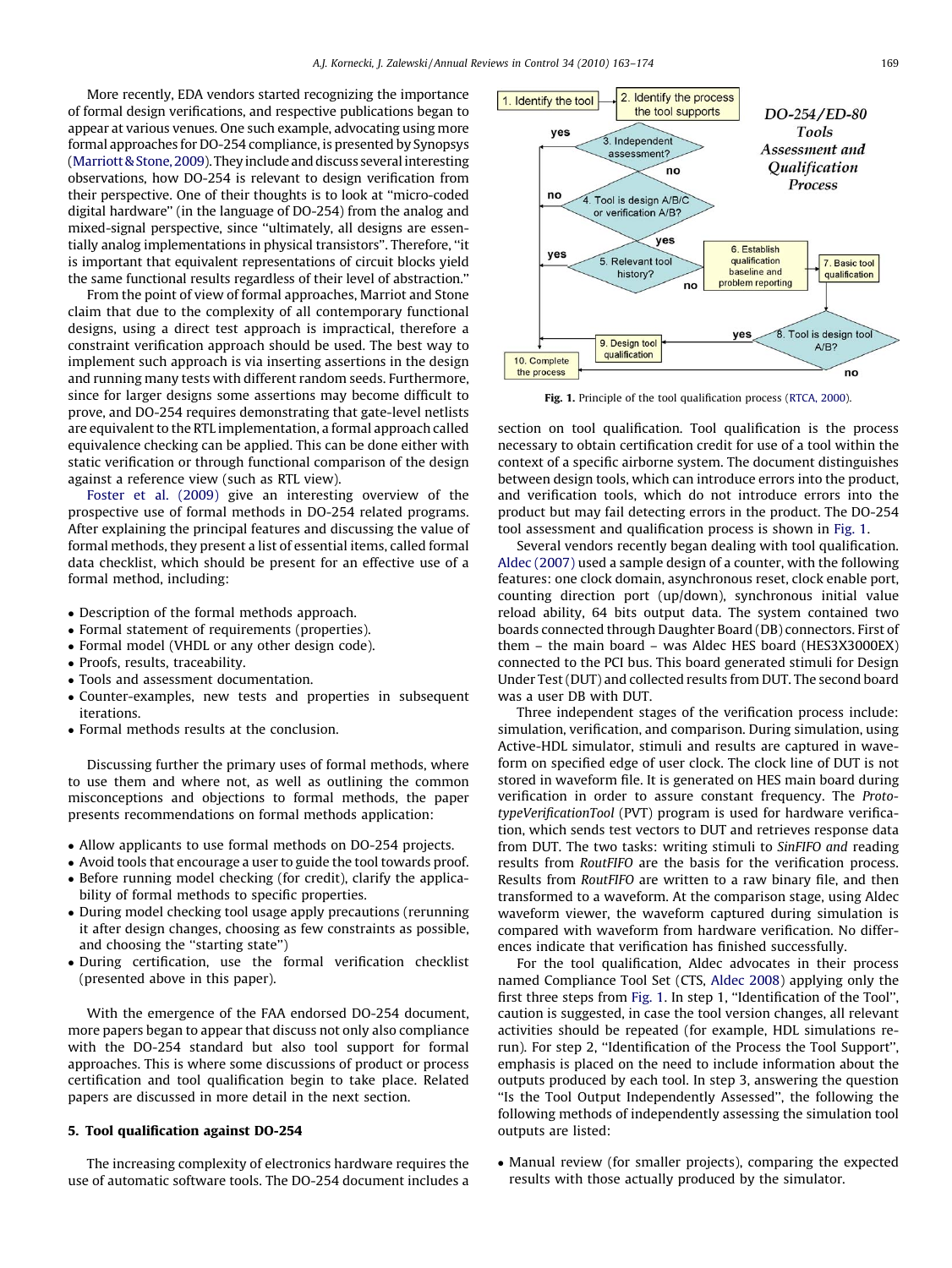- Use of another simulator, which is the case in CTS, which comes with two HDL simulators, Active-HDL and Riviera-Pro, that can be used for assessment of other vendors' simulators outputs, with a variety of hardware design languages.
- Comparing outputs of the assessed tool with another tool's outputs (as stated in DO-254), for example, verifying the synthesis and place and route tools by comparing the outputs of in-hardware testing to the outputs of post-synthesis and timing level simulations.

Metastability occurs in digital circuits when the clock and data inputs change values at approximately the same time, which leads to flip-flop output oscillating, that is, going ''metastable''. [Lange](#page-11-0) [\(2008\)](#page-11-0) addresses circuit metastability in the context of DO-254 tool certification. Such situation may occur in designs with multiple asynchronous clocks, when two or more discrete systems communicate. Metastability is a severe problem in safety-critical designs as may be the cause of intermittent failures. A comprehensive verification solution is offered by Mentor Graphics 0-In Clock Domain Crossing (CDC) tool that provides metastability verification solution:

- A structural analysis of the RTL code identifies and analyzes all signals crossing clock domains, and determines if their synchronization schemes are present and correct.
- Simulation transfer protocols are monitored and verified to assure that the synchronization schemes are used correctly.
- Global checks for re-convergence are performed, by injecting the effects of potential metastability into the simulation environment and determining how the design will react.

The 0-In CDC tool provides added assurance that the design will function correctly within the intended system. The independent output assessment (see [Fig. 1](#page-7-0)) is the suggested method of tool assessment to verify the system clock domain crossings and identify and eliminate instances of metastability.

[Lange \(2007\)](#page-11-0) discusses another tool from Mentor Graphics, ModelSim, which is considered a verification tool, since it does not generate the code to be used in the production circuit. ModelSim is used for digital simulation of directed test cases and provides coverage data. The paper outlines ten steps to follow the DO-254 assessment and qualification process, as presented in [Fig. 1.](#page-7-0) Tool qualification is bypassed by using an independent output assessment (Step 3 in [Fig. 1](#page-7-0)). For ModelSim it can be done by:

- Reviewing RTL simulation outputs for their match against synthesized (gate-level) simulations; in case of match, the likelihood of an error in ModelSim is extremely low.
- Applying selection of identical tests as done in simulation on the physical device; if the results match, then one can logically conclude that the tool, ModelSim, is correctly simulating the model.

According to the author, the above two steps constitute argument that the DO-254 tool assessment criteria are met.

The verification steps/techniques must be performed in concert with the RTL design, ultimately leading to automatic circuit synthesis, which is the subject of another paper by [Lange & Dewey](#page-11-0) [\(2008\).](#page-11-0) Since automatic synthesis and conversion to gate-level designs is often done with optimizations by the hardware design tools, it may be counterproductive in safety-critical designs, which require strict adherence to the requirements. For this and other reasons DO-254 has rather rigorous requirements on tool qualification, ''to ensure that tool used to design and verify hardware perform to an acceptable level on confidence on the target project.''

The paper comments on three methods of DO-254 allowed tool assessment: relevant history, independent output assessment, and tool qualification. Since proving relevant history and qualifying the tool are both tedious processes, requiring the submittal of data, which may not be easily available, the paper suggests that the way to go is to demonstrate that ''the hardware item must be thoroughly verified against the functional requirements'', thus, the independent tool assessment is not necessary. In the opinion of the authors of this review, this may not be the right thing to do, since the tool output is still an abstract entity, not the hardware item yet, and may contain errors that cannot be detected during verification.

In yet another paper from Mentor Graphics, [Thatte and Lange](#page-12-0) [\(2009\)](#page-12-0) are focusing on FPGA synthesis tools. They look at the DO-254 compliance related aspects beyond the traditional considerations, such as design optimization, and make suggestions regarding the following:

- Finite state machine (FSM) synthesis for single event upset protection.
- Redundancy control for single-point failure avoidance.
- Managing late-state design changes, which may inadvertently impact the product quality.

TNI ([Baghai & Burgaud, 2006\)](#page-11-0) presents a technical note how the Reqtify tool complies with the DO-254 objectives. The tools supports requirement traceability, impact analysis and automated documentation generation. The functionality of Reqtify includes: requirement coverage analysis, upstream and downstream impact analysis, requirement change, update and deletion tracking throughout the project life cycle, requirement attribute handling, filtering and display depending on these attributes, user configurable documentation generation, and regression analysis.

According to DO254 classification, Reqtify is a verification tool. Prior to the use of the tool, a tool assessment should be performed. The purpose of tool assessment and qualification is to ensure that the tool is capable of performing the particular activity to an acceptable level of confidence for which the tool will be used. It is only necessary to assess those functions of the tool used for a specific hardware life cycle activity, not the entire tool. The assessment activity focuses as much or more on the application of the tool as the tool itself. Verification tool only needs to be qualified if the function that it performs is not verified by another activity. The flow chart from DO-254 is applied and indicates the tool assessment considerations and activities and provides guidance for when tool qualification may be necessary.

[Dellacherie et al. \(2003\)](#page-11-0) describe a static formal approach that could be used, in combination with requirements traceability features, to apply formal methods in the design and verification of hardware controllers to support such protocols as ARINC 429, ARINC 629, MIL-STD-1553B, etc. Their paper describes the application of a formal tool, imPROVE-HDL, in the design and verification of airborne electronic hardware developed in a DO-254 context. imPROVE-HDL is a formal property checker that complements simulation in performing exhaustive debugging of VHDL/ Verilog RTL hardware models of complex avionics protocol controllers without the need to create testbenches. Reqtify tool is used to track the requirements throughout the verification process and to produce coverage reports. According to the authors, using imPROVE-HDL coupled with Reqtify, avionics hardware designers can assure that their bus controllers meet the most stringent safety guidelines outlined in DO-254.

One additional issue is worth mentioning here, because it poses certain challenges to DO-254 based tool qualification. It is a combined use of conventional software development tools, such as MATLAB, with typical EDA tools, as described by [Anderson](#page-11-0)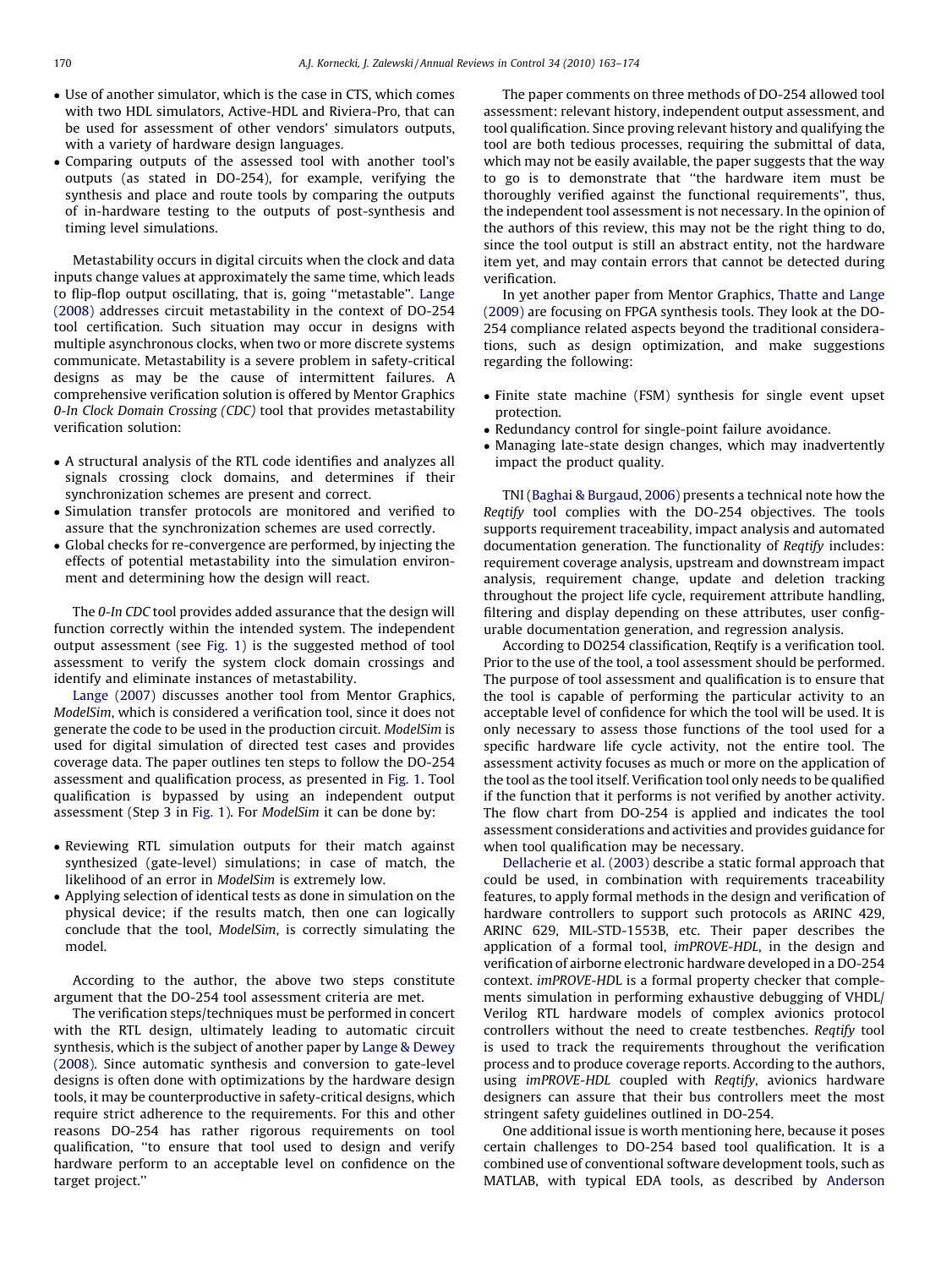<span id="page-9-0"></span>[\(2009a,b\).](#page-11-0) MATLAB, having abstractions such as complex numbers, matrix operations, built-in libraries for DSP functions and waveform analysis, is a very desirable tool for DSP algorithm development suitable for the FPGA implementation. This is a quintessential problem, because FPGA designers normally have limited knowledge of the application domain and those who develop algorithms need not have significant insight into FPGA technology.

In addition, as Anderson points out, there exists a significant gap between these algorithmic abstractions and hardware, and the question arises: can MATLAB be used to create executable specifications for hardware? The author's answer is positive, provided appropriate verification is done. The author then presents a discussion of the use of Xilinx AccelDSP synthesis tool capable of automatically generating a C/C++ model from a floating-point MATLAB model, and provides a working example.

#### 6. Tool questionnaire

A survey has been conducted to collect user feedback regarding the use of programmable logic tools as applied to design and verification of complex electronic hardware according to the DO-254 guidelines. The objective was to capture the experience and collect opinions from industry and certification authorities, related to the assessment and qualification of the tools.

The questionnaire has been developed and distributed at several national and international conferences, including those organized by the FAA over the last two years. In addition we followed-up with a mailing to over 150 individuals engaged in development of the aviation software and hardware. The questionnaire was also distributed internally in a few companies engaged in the design of programmable logic devices, and has been made available from the DO-254 Users Group website ([http://](http://www.do-254.org/%3Fp=tools) [www.do-254.org/?p=tools](http://www.do-254.org/%3Fp=tools)). As a result of these activities a sample of almost forty completely filed responses was received. Even though this may not be a sample fully statistically valid, the collected results make for several interesting observations.

The majority of respondents represented avionics or engine control developers (65%). Over 95% of respondents have technical background (55% bachelor and 45% master degrees), with over 72% having educational background in electronics. While 97% of respondents have more than three years of experience, 59% have more than 12 years. The most frequent respondents' roles relevant to the complex electronics tools include:

- Use of the tools for development or verification of systems (60%).
- Managing and acting as company's designated engineering representative (26%).
- Development of components (12%).
- Development of the tools (2%).

The respondents' primary interest was divided between verification (32%), development (27%), hardware (22%) and concept/architecture (18%).

Considering criteria for the selection of tools for use in DO-254 projects (Table 1), as the most important have been reported the following: the available documentation, ease of qualification, previous tool use, and host platform, followed by the quality of support, tool functionality, tool vendor reputation, and the previous use on airborne project. Selection of a tool for the project is based either on a limited familiarization with the demo version (50%) or an extensive review and test (40%). The prevailing approach is to review and test the tool by training of the personnel and by using a trial period on a smaller project.

From those who have actually experienced effort to qualify programmable logic tools (only 14% of respondents, Fig. 2), the

#### Table 1

Importance of tool evaluation criteria (from highest to lowest).

| Importance                     | Criterion                                                                                                                                            |
|--------------------------------|------------------------------------------------------------------------------------------------------------------------------------------------------|
| $\mathbf{1}$<br>$\overline{2}$ | Documentation quality<br>Ease of qualification                                                                                                       |
| $3 - 4$                        | Previous use on airborne products<br>Host platform                                                                                                   |
| 5<br>6<br>7                    | Quality of support<br>Reliability<br>Functionality                                                                                                   |
| $8 - 12$                       | Tool performance<br>Internal evaluation<br>Previous familiarity with the tool<br>Availability of training<br>Compatibility with development platform |
| 13<br>14                       | Vendor reputation<br>Compatibility with existing tools                                                                                               |
| $15 - 17$                      | Acquisition cost<br>Amount of training needed<br>Compatibility with selected PLDs                                                                    |
| 18                             | Other criteria                                                                                                                                       |

quality of the guidelines is sufficient or appropriate (62%, Fig. 3), so is the ease of finding required information (67%), while the increase of workload was deemed negligible or moderate (80%, Fig. 4). An interesting observation concerns the scale of safety improvement due to qualification: marginal (43%), moderate



Fig. 2. Experience of respondents with tool qualification.



Fig. 3. Distribution of responses on quality of tool guidelines.



Fig. 4. Responses on workload increase due to tool qualification.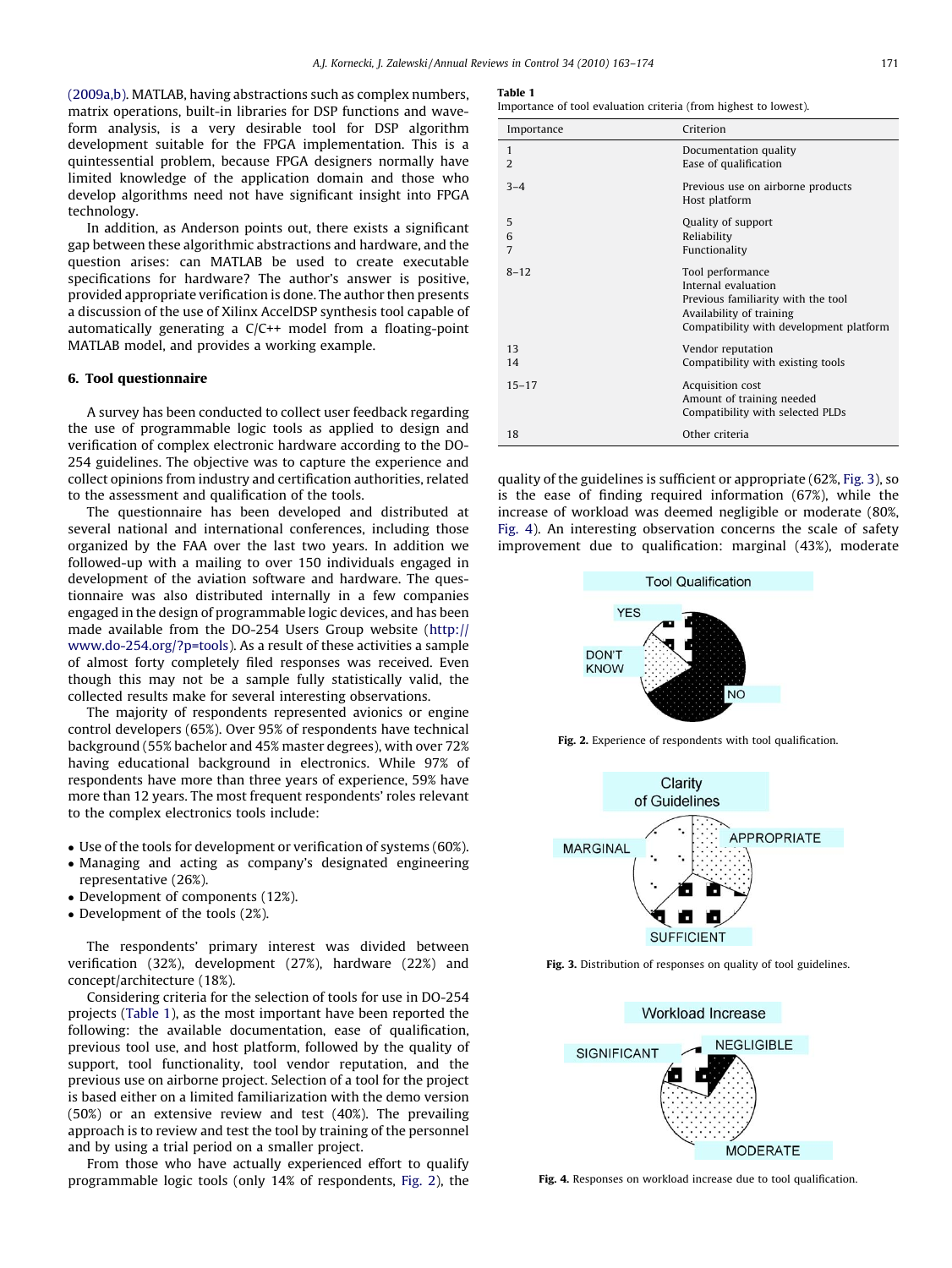<span id="page-10-0"></span>

Fig. 5. Responses on safety improvement due to tool qualification.

(21%), noticeable (7%) and significant (29%)—see Fig. 5. Similarly, the question about errors found in the tools may be a source for concern: no errors (11%), few and minor errors (50%), significant and numerous (17%).

The respondents observed that the nature of tools is better suited for rapid freeform development than for requirement-based methodical design. The major issues with tool use and qualification identified by the respondents in a comments section of the survey included:

- flawed simulation not accounting for hardware effects
- incorrect timing analysis
- lack of tool conformance to published IEEE standards
- marginal visibility and traceability of tool output
- hidden advanced tool features
- no access to proprietary tool design data
- no access to tool simulation and synthesis algorithms
- lack of detailed guidance on what is acceptable for qualification
- lack of vendor independent standard test suite for tools
- frequent tool updates with marginal version control.

Despite all raised issues, the satisfaction level towards programmable logic tools was high: more than 96% of respondents marked their satisfaction level as 4 out of 5.

In summary, it is evident that software tools used in design and verification of complex electronics in safety-critical applications should be scrutinized because of concerns that they may introduce design errors leading to potential safety violations and accidents. However, the conducted survey indicated that the most important criteria for tool selection are considered to be: available documentation, ease of qualification, and previous tool use, none of which is technical. In this view, work should be done on developing more objective criteria for tool qualification and conducting experiments with tools to identify their most vulnerable functions that may be a source of subsequent design faults and operational errors. Some of the authors specifically point out that the lack of research investment in certification technologies will have a significant impact on levels of autonomous control approaches that can be properly flight certified, and could lead to limiting capability for future autonomous systems.

The tool assessment process must follow the DO-254 guidelines, but the relative vagueness of these guidelines causes significant differences in interpretation by industry and should be eliminated. Possibly, a common ground should be found between DO-254 and DO-178B guidelines.

#### 7. Summary and conclusion

The subject of DO-254 is electronic hardware. The software verification, software/hardware integration verification, and system integration verification processes are not addressed in DO-254. However, verification of hardware requirements during these processes is a valid method of hardware verification [\(RTCA,](#page-12-0)

[2000](#page-12-0)). Any complete airborne system must be certified. The system definition and subsequent safety analysis determine which part of the system functionality is allocated to hardware and which part to software. Subsequently, the guidance of either DO-178B or DO-254 needs to be applied. The software falls under guidelines of DO-178B. However, addressing the hardware part is not that simple.We have HDL code (that is, software) representing the circuit with its interconnections, as well as software running on a workstation used to simulate the circuit behavior and analyze its performance. The guidance of DO-254 does not address these issues. The paper's main point can be summarized that the use of modern software-based tools, while designing electronic circuits, effectively moves the point of emphasis from hardware to software.

There is a significant evidence of a widespread use of the FPGA devices in safety-critical systems, developed with the aid of tools we discuss in this paper. However, despite the fact that often design and verification can be done by the same individual, the level of verification may be insufficient due to limited selection of external stimuli, simulations may be skipped, and the design approved by non-engineering managers. Additionally, the research shows that the quality of vendor-supplied soft core or macro libraries is not guaranteed, while synthesis tools can generate faults.

Considering the above, there is no surprise that vendors want to stay on the safe side. The excerpts from manufacturers' product descriptions are symptomatic. Despite great progress and improved trustworthiness of new products, there is no certainty that the product is perfect. This leads to the limited warranties and legal disclaimers, such as the one below ([NASA Office of Logic](#page-12-0) [Design 2004\)](#page-12-0):

IN NO EVENT SHALL <vendor> OR ITS LICENSORS OR THEIR AGENTS BE LIABLE FOR ANY INDIRECT, SPECIAL, CONSEQUENTIAL OR INCIDENTAL DAMAGES WHATSOEVER (INCLUDING, WITHOUT LIMITATION, DAMAGES FOR LOSS OF BUSINESS PROFITS, BUSINESS INTERRUPTIONS, LOSS OF BUSINESS INFORMATION, OR OTHER PECUNIARY LOSS) ARISING OUT OF THE USE OF OR INABILITY TO USE THE SOFTWARE, EVEN IF <vendor> AND/OR ITS LICENSORS HAVE BEEN ADVISED OF THE POSSIBILITY OF SUCH DAMAGES

When designing circuits for implementation in programmable logic, it is essential to use dedicated programs. A typical tool's functions would include software for initial design entry, logic optimization, device fitting, simulation, and configuration. There are tools specific to just one type of hardware such as analog design, there are tools that serve multiple purposes, and there are dedicated ASIC/FPGA tools. Tools common to analog and fixed digital systems are rather uncomplicated, with a thin layer of abstraction between the users input and the tool's output. A designer can input the design, similar to CAD-like drawing, then test and simulate it for minor post processing and simplifications. ASIC/FPGA tools, by contrast, have a thick layer of abstraction between the user's input and the tool's output. The designer operating the tool commonly enters the design in a language such as Verilog or VHDL. The tool then interprets the language, synthesizes the logic, creates net lists, and interprets the net list into a hardware specific layout. Synthesis involves typically the optimization of logic, timing, and various other aspects. It can be thought of as a black box, with design as an input and ''synthesized'' design as an output.

FPGA/CPLD vendors are primarily interested in developing software required to take a design captured either in schematics or HDL into a form that can be used to program a circuit. However, because the Electronic Design Automation (EDA) tool industry is fairly dynamic and hardware keeps evolving, the software developers for back-end tools have to attend to two primary activities, developing libraries for new EDA tools and simulators,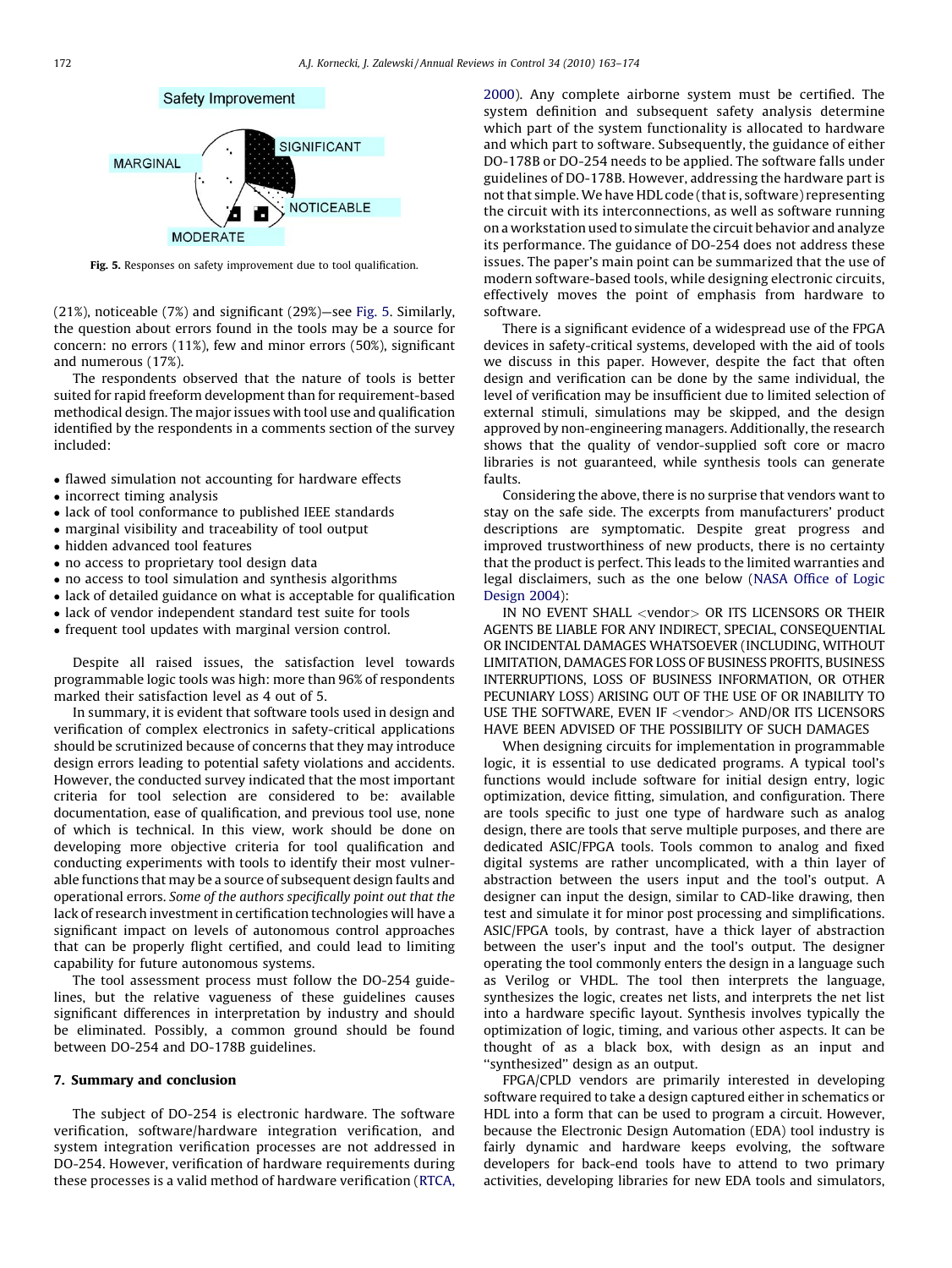<span id="page-11-0"></span>while creating better fitters and routers for new hardware with more resources and more complex architectures.

Evolving interchange standards such as EDIF and Verilog/VHDL help standardize interfaces to CAD tools and simulators. For example, a CAD vendor can now provide an EDIF-compatible library of design elements using Verilog or VHDL to implement the models necessary for simulation environments. Recognizing that there is a potentially large learning curve, FPGA/CPLD vendors are also offering cost-effective entry-level design environments. The CEH tool landscape is very diverse and not standardized. The proprietary and closed nature of the tools makes them rather difficult to evaluate. Therefore, new evaluation criteria are needed that would address technical aspects of tool use.

#### Acknowledgements

The presented work was supported in part by the Aviation Airworthiness Center of Excellence under contract DTFACT-07-C-00010 sponsored by the FAA. Findings contained herein are not necessarily those of the FAA. The authors are grateful to the anonymous reviewers for constructive comments.

#### References

- Akbarpour, B., Abdel-Hamid, A.T., Tahar, S., and Harrison, J. (2009). Verifying a synthesized implementation of IEEE-754 floating-point exponential function using HOL. The Computer Journal (10 April), 1-24.
- Aldec Inc. (2007). DO-254 Hardware verification: prototyping with vectors mode. White Paper, Rev. 1.2. Henderson, Nevada, June 26, 2007.
- Aldec Inc. (2008). Tool Assessment and Qualification with the Aldec DO-254 Compliance Tool Set, Rev. 2.0. Henderson, Nevada, August 29, 2008.
- Aldec Inc. (2009). Design Verification Methodology with the Aldec DO-254 Compliance Tool Set, Rev. 2.0. Henderson, Nevada, February 24, 2009.
- Aljer, A., & Devienne, P. (2004). Co-design and refinement for safety critical systems. Proceedings of DFT 04' 19th IEEE International Symposium on Defect and Fault Tolerance in VLSI Systems. IEEE, 2004, 78–86.
- Altera Corporation (2008). DO-254 support for FPGA design flows. White Paper. San Jose, CA, July 2008.
- Anderson, R. (2009a). Using MATLAB to Create an Executable Specification for Hardware. San Jose, CA: Xilinx Inc.
- Anderson, R. (2009b). Algorithm/Hardware C-Design Using MATLAB. San Jose, CA: Xilinx Inc.
- ASSC. (2009). IPT Guidance for Acquisition of Systems with Complex Programmable Hardware Using DO-254, January. Leatherhead, UK: ERA Technology Ltd.
- Baghai, T., Burgaud, L. (2004). DO254 Package Process and Checklists: Overview & Compliance with RTCA/DO-254 Document. White Paper, DO-254 Users Group, March 2004.
- Baghai, T., & Burgaud, L. (2006). Reqtify: Product Compliance with RTCA/DO-254 Document. Caen, France: TNI-Valiosys.
- Bernardo, M., Cimatti, A. (Eds.) (2006). Formal methods for hardware verification. Proc. SFM 2006. 6th International School on Formal Methods for the Design of Computer, Communication, and Software Systems. Bertinoro, Italy, May 22–27, 2006. Lecture Notes in Computer Science, vol. 3965. Springer-Verlag, 2006.
- Bunker, A., Gopalakrishnan, G., & McKee, S. A. (2004). Formal hardware specification languages for protocol compliance verification. ACM Transactions on Design Automation of Electronic Systems 9(January (1)).
- Civera, P., Macchiarul, L., Rebaudengo, M., Sonza Reorda, M., & Violante, M. (2002). An FPGA-based approach for speeding-up fault injection campaigns on safety-critical circuits. Journal of Electronic Testing: Theory and Applications, 18, 261–271.
- Cole, P., & Beeby, M. (2004). Safe COTS graphics solutions: impact of DO-254 on the use of COTS graphics devices for avionics. In Proceedings of DASC 23rd Digital Avionics Systems Conference, October 24–28, 2004 8A2-8.1/7.
- Dajani-Brown, S., Cofer, D. Bouali, A. (2004). Formal verification of an avionics sensor voter using SCADE. Proceedings of FORMATS 2004 Joint International Conference on Formal Modelling and Analysis of Timed Systems, and FTRTFT 2004 Formal Techniques in Real-Time and Fault-Tolerant Systems. Lecture Notes in Computer Science, vol. 3253, pp. 5–20.
- Dellacherie, S., Burgaud, L., & di Crescenzo, P. (2003). Improve HDL: a DO-254 formal property checker used for design and verification of avionics protocol controllers. In Proceedings of DACS'03, 22nd Digital Avionics Systems Conference, October 12–16, 2003, vol. 1 pp. 1.A.1-1.1-8.
- Dewey, T. (2008). Demistifying DO-25. White Paper. Wilsonville, Ore.: Mentor Graphics, March 2008.
- FAA (2005). Advisory Circular AC 20-152, RTCA Document RTCA/DO-254 Design Assurance Guidance for Airborne Electronic Hardware, Federal Aviation Administration, June 30, 2005.
- Forsberg, H., & Karlsson, K. (2006). COTS CPU selection guidelines for safety-critical applications. Procedings of 25th DASC, Digital Avionics Systems Conference, October 15–19, 2006 pp. 4A3-1/12.
- Foster, H., Landoll, D., Lange, M. (2009). Understanding formal methods for use in DO-254 programs. White Paper, Rev. 1.0. Mentor Graphics Corp., Wilsonville, Ore., July 2009. (presented at the 2009 National FAA Software and Airborne Electronic Hardware Conference). San Jose, CA, August 18–20, 2009).
- Fulton, R. (2006). RTCA/DO-254 data package for commercial-off-the-shelf graphical processors. In Proceedings of 25th DASC, Digital Avionics Systems Conference, October  $15-19$ , 2006 pp. 6E6-1/6.
- Glazebrook, I. (2007). The Certification of Complex Hardware Programmable Logic Devices (PLDs) for Military Applications. White Paper, DNV UK, London.
- Gonçalves, F. M., Santos, M. B., Teixeira, I. C., & Teixeira, J. P. (2002). Design and test of a certifiable asic for a safety-critical gas burner control system. Journal of Electronic Testing: Theory and Applications, 18, 285–294.
- Hairion, D., Emeriau, S., Combot, E., & Sarlotte, M. (2007). New safety critical radio altimeter for airbus and related design flow. In Proceedings of DATE'07, 2007 Design, Automation & Test in Europe Conference & Exhibition, April 16–20, 2007 (pp. 688– 694).
- Hilderman, V., & Baghai, T. (2003). Avionics hardware must now meet same FAA requirements as airborne software. COTS Journal, 5(September (9)), 32–36.
- Hilton, A. J. (2004). High-Integrity Hardware-Software Codesign. Ph.D. Thesis. The Open University, April 2004.
- Hilton, A., & Hall, J. G. (2000). On Applying Software Development Best Practices to FPGAs in Safety-Critical Systems. The Open University.
- Hilton, A. J., & Hall, J. G. (2004). High-integrity interfacing to programmable logic with Ada. In Proceedings of Ada-Europe 2004 9th International Conference on Reliable Software Technologies, June 14–18, 2004 (pp. 249–260). Hoskote, Y. V., Abraham, J. A., Fussell, D. S., & Moondanos, J. (1997). Automatic
- verification of implementations of large circuits against HDL specifications. IEEE Transactions on Computer-Aided Design of Integrated Circuits and Systems, 17(3), 217–227.
- Hu, A. J., Martin, A. K. (Eds.) (2004). Formal methods in computer-aided design. Proceedings of 5th International Conference, FMCAD 2004, November 15–17, 2004. Austin, Texas. Lecture Notes in Computer Science, vol. 3312, Springer-Verlag, 2004.
- Hughes, R. B., & Musgrave, G. (1994). Formal CAD techniques for safety-critical FPGA design and development in embedded systems. In Proceedings of FPL'94, International Workshop on Field Programmable Logic and Applications, September 7–9, 1994 (pp. 135–137).
- IEC (2000). IEC 60601-1-4, Edition 1.1b:2000 Medical Electrical Equipment Part 1- 4: General Requirements for Safety. Collateral Standard: Programmable Electrical Medical Systems. Geneva: International Electrotechnical Commission, April 2000.
- Karlsson, K., & Forsberg, H. (2005). Emerging verification methods for complex hardware in avionics. In Proceedings of DASC 2005, 24th Digital Avionics Systems Conference, 30 October–3 November 2005, vol. 1 pp. 6B.1–61-12.
- Karlsson, K., & Forsberg, H. (2008). Structured assertion design verification for complex safety-critical hardware. In Proceedings of MAPLD'08, Military and Aerospace Programmable Logic Devices Conference, September 15–18, 2008.
- Keithan, J., Landoll, D., Marriott, P., & Logan, B. (2008). The use of advanced verification methods to address DO-254 design assurance. In Proceedings of 2008 IEEE Aerospace Conference, March 1–8, 2008.
- Kenny, J. R. (2008). Team effort is central focus in DO-254 compliance. COTS Journal, 10(August (8)), 40–44.
- Kern, C., & Greenstreet, M. R. (1999). Formal verification in hardware design: a survey. ACM Transactions on Design Automation of Electronic Systems, 4(2), 123–193.

Knaus, C. (2004). OpenGL ES: Safety-Critical Profile Philosophy, July 2004.

- Kornecki, A. (2008). Airborne software: communication and certification. Scalable Computing: Practice and Experience, 9(1), 77–82.
- Kornecki, A., & Zalewski, J. (2008). Software certification for safety-critical systems: a status report. In Proceedings of IMCSIT2008/RTS'08 Real-Time Software Workshop, October 20, 2008 (pp. 665–672).
- Kornecki, A., & Zalewski, J. (2009). Certificataion of software for real-time safety-critical systems: state of the art. Innovations in Systems and Software Engineering: A NASA Journal, 5(June (2)), 149–161.
- Lange, M. (2007). Assessing the ModelSim Tool for Use in DO-254 and ED-80 Projects. White Paper. Wilsonville, Ore.: Mentor Graphics Corp., May 2007.
- Lange, M. (2008). Automated CDC verification protects complex electronic hardware from metastability issues. VME Critical Systems, 26(August (3)), 24–26.
- Lange, M., Boer, T. J. (2007). Effective functional verification methodologies for DO-254 level A/B and other safety-critical devices. White Paper, Rev. 1.1. Wilsonville, Ore., 2007.
- Lange, M., & Dewey, T. (2008). Achieving quality and traceability in FPGA/ASIC flow for DO-254 aviation projects. In Proceedings of 2008 IEEE Aerospace Conference, March 1–8, 2008.
- Lee, C. (2007). IPT Guidance for Acquisition of Systems with Complex Programmable Hardware Using DO-254 Ref. 7D0134813, June. Leatherhead, Surrey, UK: Avionics Systems Standardisation Committee and ERA Technology Ltd.
- Lee, M., & Dewey, T. (2007). Accelerating DO-254 for ASIC/FPGA designs. VME and Critical Systems, 25(June (3)), 28–30.
- Le Mauff, J., Elliott, J. (2009). Meeting DO-254 and ED-80 guidelines when using Xilinx FPGAs. White Paper. San Jose, CA: Xilinx Inc., January 26, 2009.
- Leroy, J. E., Bezamat, J. (2007). Experience at Barco-Silex in FPGA Design with DAL C (DO254). Barco-Siles S.A., Peynier, France, Internal Paper.
- Lundquist P. (2007), Certification of Actel Fusion according to RTCA DO-254. Master Thesis, Report LiTH-ISY-EX-ET-07/0332-SE. Sweden: Linköping University, May 4, 2007.